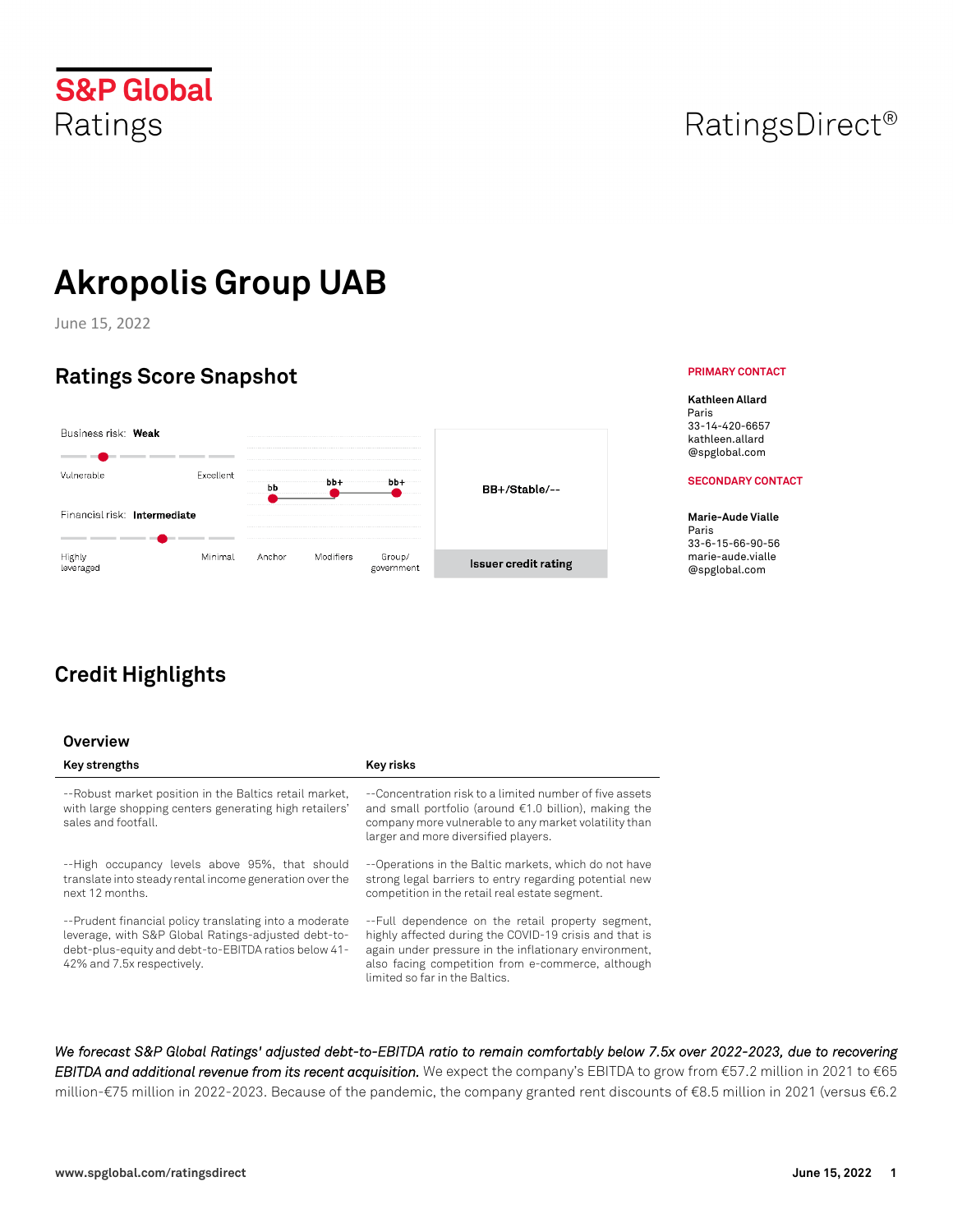#### **Akropolis Group UAB**

million in 2020). In addition, the company's Akropole Alfa shopping center acquisition was realized end of November 2021, therefore generating only one month of rental income. As a result, the company's debt to EBITDA peaked at 7.4x at the end of 2021. Since most pandemic-led restrictions have been lifted, we expect no additional rent discounts from 2022.Akropolis' net rental income should also benefit from rising inflation, and full-year rental income generation from its new Akropole Alfa asset (around €15 million-€20 million). That said, the current high inflation and more subdued macroenvironment may also affect Akropolis' retail tenants' performance and customers' purchasing power. All in all, we expect the company's S&P Global Ratings-adjusted debt-to-EBITDA to improve to 5.5x-6.5x over our forecast horizon through 2023.

*We expect Akropolis to maintain a liquidity cushion and an EBITDA-interest-coverage ratio that would remain consistent with our current*  **assessment, despite rising interest rates.** While interest rates have materially increased over the past several months, we believe Akropolis would maintain sufficient liquidity sources to cover its uses over the next 12 months. This is because the company has limited debt maturities of €7.0 million in 2022 and €7.0 million in 2023, in addition to capital expenditure (capex) required for its Vingis development project, which will be deployed until 2026 in the city of Vilnius. While we expect the company's 2.48% current average cost of debt will increase over the coming years, we expect the company's EBITDA-interest-coverage ratio to remain strong at 5.5x-6.5x over 2022-2023, given its limited refinancing needs over this period.

# **Outlook**

The stable outlook on Akropolis reflects our expectations that Maxima will maintain its leading market position in the Baltics despite intensifying competition. The outlook also factors in the sound execution of its planned store expansions in Poland and Bulgaria, along with normalizing demand for food following the end of lockdowns. This should result in 4%-8% sales growth and S&P Global Ratingsadjusted EBITDA margins falling toward, but not below, 2019 levels. The outlook also reflects Maxima's prudent dividend distributions, funded through free operating cash flows (FOCF) and our expectation of 30%-35% S&P Global Ratings-adjusted funds from operations (FFO) to debt and about 2.6x-3.0x adjusted debt to EBITDA in 2021 and 2022. We also expect stronger credit metrics and deleveraging at the Vilniaus Prekyba UAB (VP) group level, with debt to EBITDA of 2.4x-2.6x-x in 2021 and 2.0x-2.5x in 2022, supported by a more conservative financial policy.

### **Downside scenario**

We could lower the ratings on Akropolis if:

- Maxima significantly underperforms our base case, including suffering a material decline in operating performance, with diminishing profitability because of intensifying market competition, or if a weaker macroeconomic environment in the Baltics or Poland weighs on margins and cash flows.
- Maxima or VP's current financial policies became less prudent, either due to increased dividends or large-scale, debt-funded acquisitions that kept leverage at about 3.0x or above and FFO to debt below 30% at either Maxima or the wider group; or
- Maxima or VP's liquidity deteriorates, or the senior notes refinancing is not addressed in a timely manner.

Although it would not result in a downgrade, due to expected group support, we could revise down our assessment of Akropolis' standalone credit profile if its liquidity cushion tightens, or leverage increases materially, such that S&P Global Ratings-adjusted debt to EBITDA increases well above 7.5x, or debt to debt plus equity does not remain comfortably below 45%.

### **Upside scenario**

Albeit unlikely over the next 12 months, given our understanding of management's financial policy, we could raise our ratings on Akropolis following a stronger-than-expected operating performance at Maxima and the overall VP group. This would include:

- Adjusted debt to EBITDA falling below 2.0x for Maxima and VP;
- Maxima's FOCF substantially exceeding actual dividend payments, resulting in debt reduction; and
- Solid liquidity levels being maintained.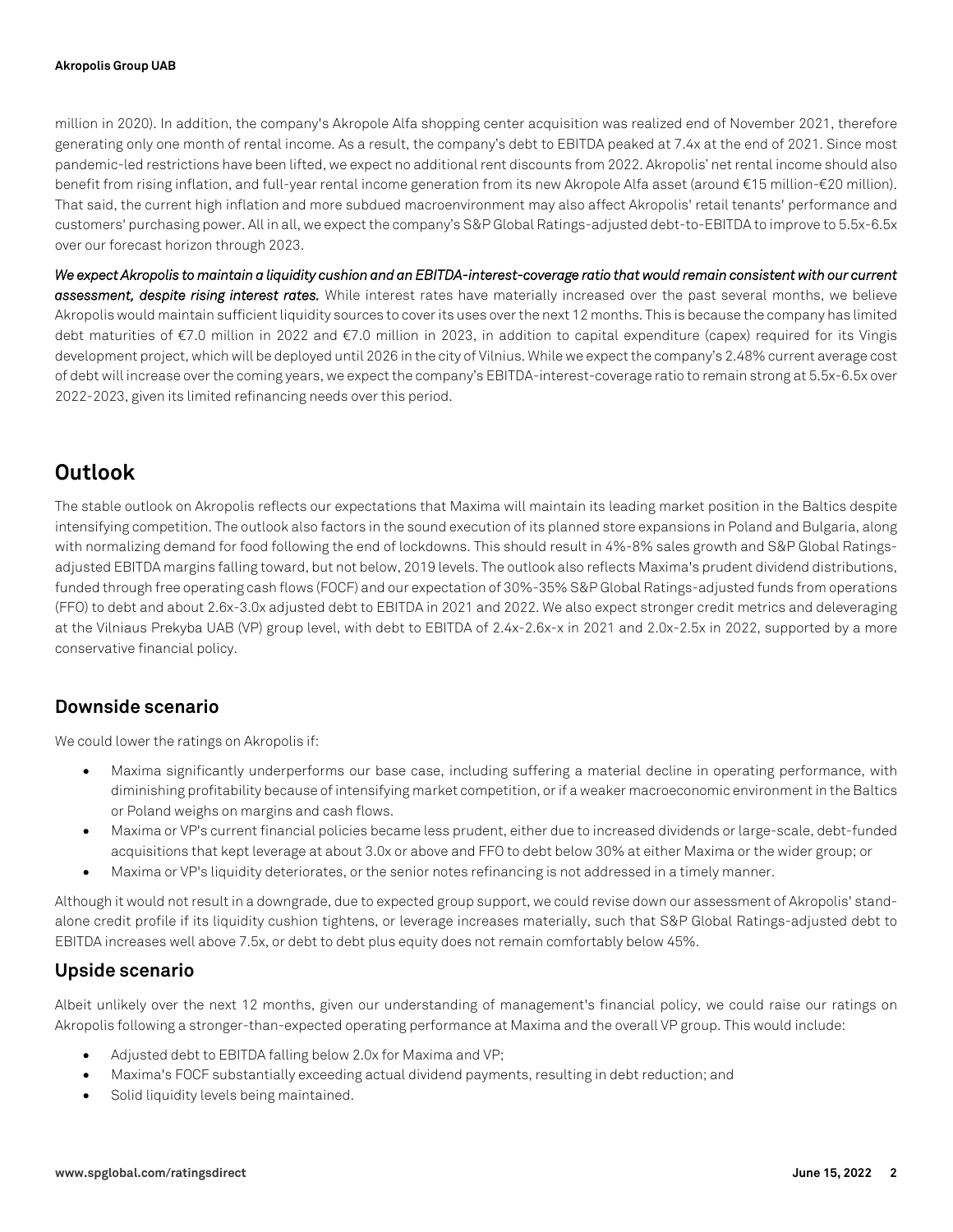We would also need to see a financial policy commitment from Maxima and its parent to sustain these credit metrics.

# **Our Base-Case Scenario**

#### **Assumptions**

- Real GDP growth in Lithuania of 3.6% in 2022 and 3.1% in 2023, after 5.2% in 2021 recovering from -0.1% in 2020. Real GDP growth in Latvia of around 4.3% in 2022 and 3.8% in 2023, after 4.7% in 2021 recovering from -3.6% in 2020. We expect a consumer price inflation growth of about 5.0% in 2022 and 3.0% in 2023 in Lithuania, and 5.5% in 2022 and 3.5% in 2023 in Latvia.
- Like-for-like net rental income growth rising by 10%-12% in 2022. The company granted rent discounts of around €6.2 million in 2020 and €8.5 million 2021, due to the pandemic (out of total net revenue of €57 million and €58.8 million in the same years, respectively). We do not expect it will grant any additional discounts over 2022-2023 given that most pandemicled restrictions have been lifted. In addition, the rise in inflation would likely impact the company's cost structure but would also benefit to the indexed fixed leases, and therefore rental income, although we are uncertain whether all retailers will be able to absorb fully this rising indexation over the coming years, as customers' purchasing power will also be squeezed in the inflationary environment.
- Overall revenue growth of about 40%-45% in 2022. In addition to the significant like-for-like growth expected, the company's revenue generation would also include the additional €15 million-€20 million revenue generation from the Akropole Alfa shopping center acquired in November 2021 (valued at €198 million on Dec. 31, 2021).
- Slight decrease in EBITDA margins over 2022-2023, as a result of rising inflation.
- Flat like-for-like revaluation in the overall portfolio.
- Development capex of about €70 million over 2022-2023, reflecting gradual investment in the company's large Vingis development project that should be delivered in the first half of 2025. The Vingis investment totals about €300 million and includes another large shopping center in Vilnius, and an office.
- Limited maintenance capex of up to  $€5$  million per year.
- No acquisitions over 2022-2023, as the company has just acquired its Akropole Alfa shopping center, and we understand it will focus on its existing portfolio and its large development projects over 2022-2023.
- No disposals, since the company only has five assets that are all core to its strategy.
- No cash dividends in 2022 and 2023. We understand VP would likely not consider any dividend outflows from Akropolis to offset the cash outflows for the Vingis project development.
- Cost of debt increasing gradually from its current 2.48% level.

#### **Key metrics**

#### **Akropolis Group UAB--Key Metrics\***

|                              | 2020a | 2021a | 2022e         | 2023f         | 2024f         |
|------------------------------|-------|-------|---------------|---------------|---------------|
| EBITDA interest coverage (x) | 15.5  | 7.1   | $5.5 - 6.5$   | $5.5 - 6.5$   | $5.0 - 6.0$   |
| Debt to EBITDA (x)           | 5.0   | 7.4   | $5.5 - 6.0$   | $6.0 - 6.5$   | $6.0 - 6.5$   |
| Debt to Debt plus Equity (%) | 35.8  | 42.6  | $38.0 - 41.0$ | $38.0 - 42.0$ | $38.0 - 42.0$ |

\*All figures adjusted by S&P Global Ratings. a--Actual. e--Estimate. f--Forecast.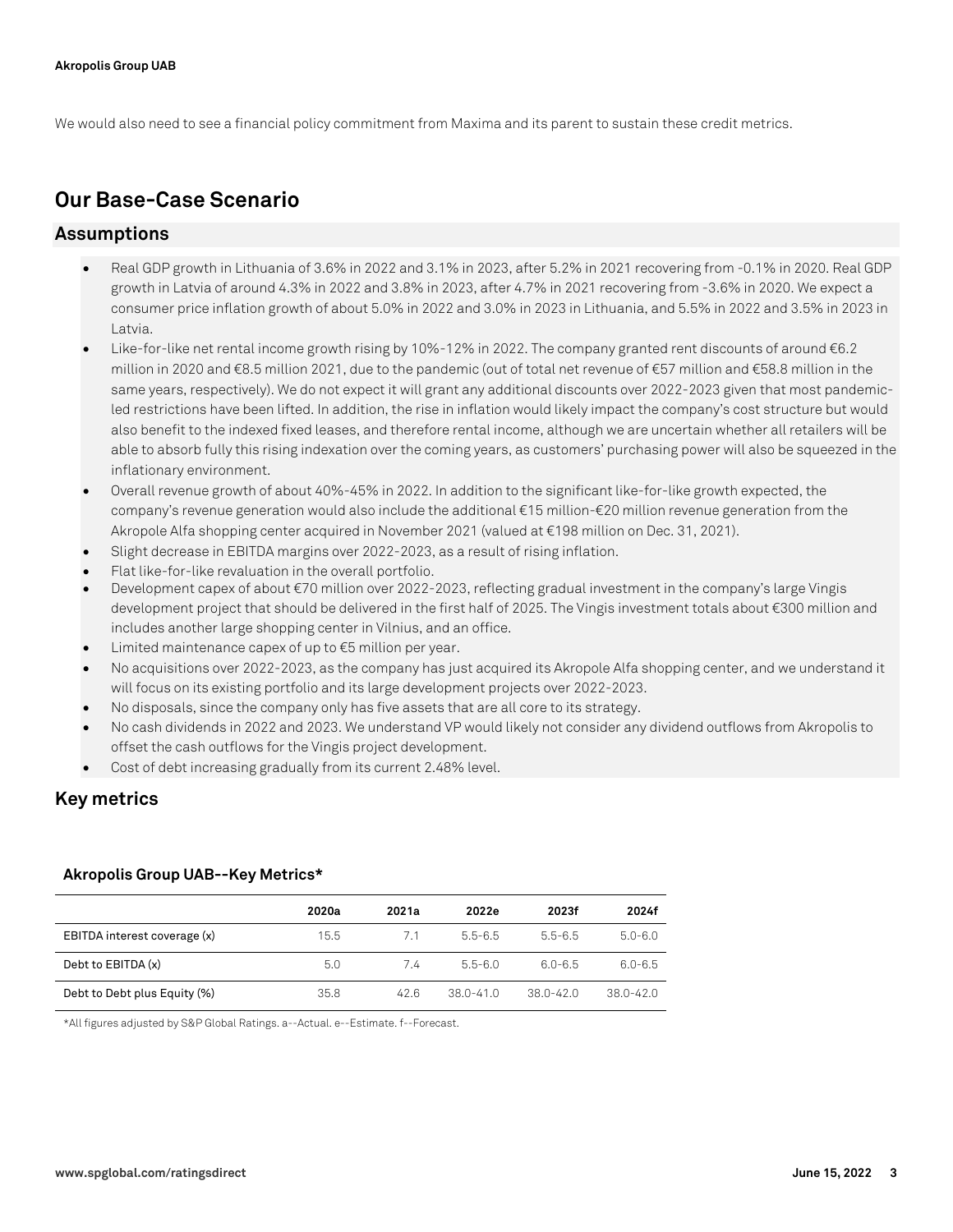# **Company Description**

Akropolis is a Lithuanian retail property landlord, with five shopping centers valued at €995 million at December 2021. Around 60% of the value of its portfolio is in large Lithuanian cities (Vilnius, Klaipeda, and Siauliai), and around 40% in Latvia (two assets in Riga, which we understand are eight kilometers from each other, making them complementary). It also owns offices within its shopping centers in Vilnius and Riga, but they represent less than 5% of total gross rental income.



#### Akropolis Group, Uab: Geographical Breakdown

The company is 100% owned and fully consolidated by the wider VP group, whose main consolidated business is Maxima (72% of reported EBITDA at year-end 2021), a leading Lithuanian retail chain with a focus on food. VP also consolidates pharmacy business Euroapotheca (14%), and other retail businesses (3%), in addition to Akropolis (11%).

# **Peer Comparison**

#### **Akropolis Group UAB--Peer Comparison**

| Companies      | Akropolis Group UAB | IGD Siig SpA  | <b>Summit Properties</b><br>Ltd. | Diok Real Estate<br>AG |
|----------------|---------------------|---------------|----------------------------------|------------------------|
| Ratings        | BB+/Stable/--       | BB+/Stable/-- | BB+/Stable/--                    | B-/Negative/--         |
| Portfolio Size | €995 million        | €2.1 billion  | €1.2 billion                     | €229 million           |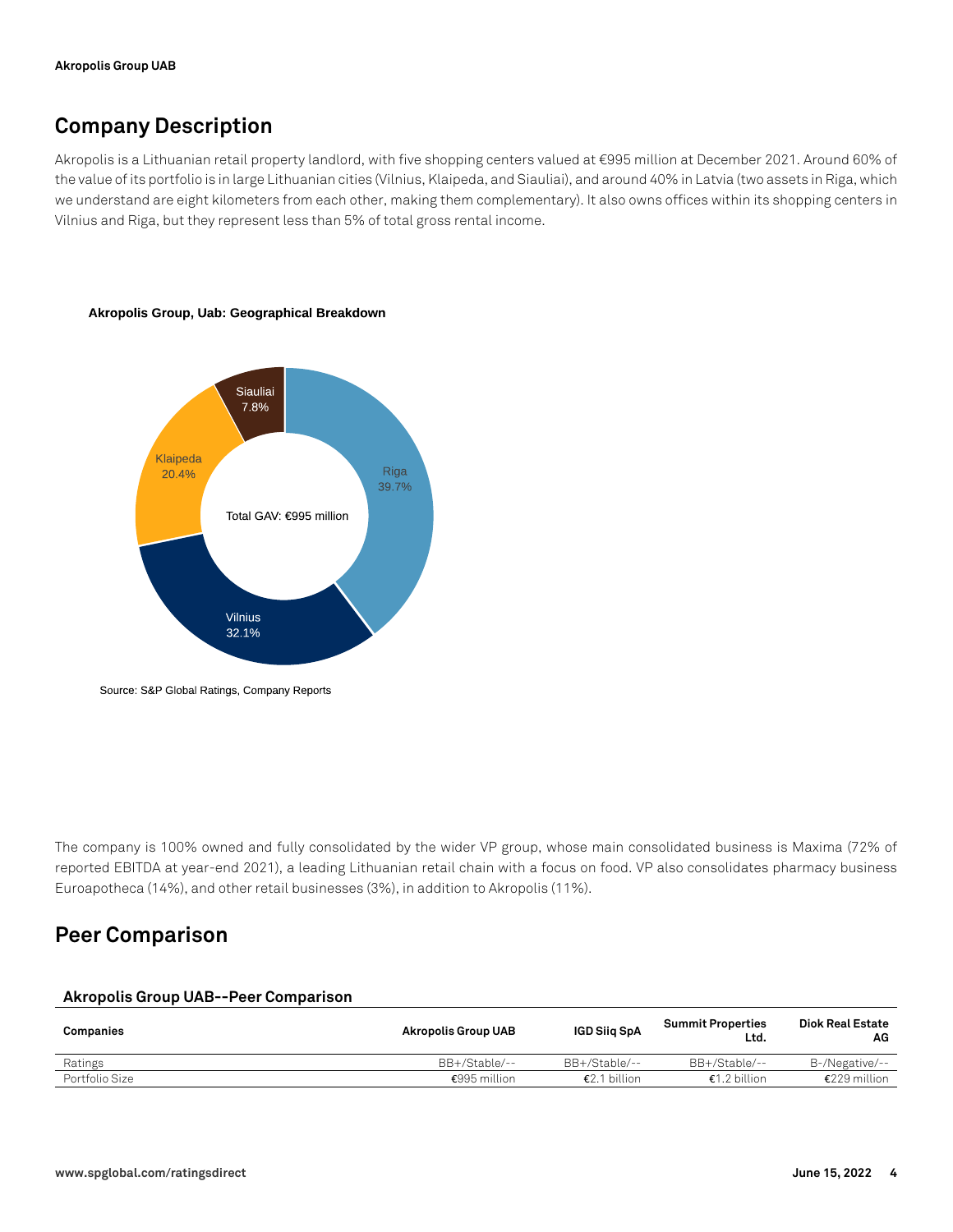#### **Akropolis Group UAB**

| 29%: Offices<br>14%: Logistic<br>27%: Retail<br>29%: Residential<br>1%: Other | 100%: Offices |
|-------------------------------------------------------------------------------|---------------|
| 50%: Germany<br>50%: USA                                                      | 100%: Germany |
|                                                                               |               |

Source: S&P Global Ratings, Company Presentation

#### **Akropolis Group UAB--Financial Peer Comparison**

|                                       | <b>Akropolis Group UAB</b> | <b>IGD Siig SpA</b> | Summit Properties Ltd. | <b>Diok Real Estate AG</b> |
|---------------------------------------|----------------------------|---------------------|------------------------|----------------------------|
| Foreign currency issuer credit rating | BB+/Stable/--              | BB+/Stable/--       | BB+/Stable/--          | B-/Negative/--             |
| Local currency issuer credit rating   | BB+/Stable/--              | BB+/Stable/--       | BB+/Stable/--          | B-/Negative/--             |
| Period                                | Annual                     | Annual              | Annual                 | Annual                     |
| Period ending                         | $2021 - 12 - 31$           | $2021 - 12 - 31$    | 2020-12-31             | 2020-12-31                 |
| Mil.                                  | <b>EUR</b>                 | <b>EUR</b>          | <b>EUR</b>             | <b>EUR</b>                 |
| Revenue                               | 58.8                       | 152.0               | 77.1                   | 11.4                       |
| <b>EBITDA</b>                         | 57.2                       | 106.1               | 50.5                   | 6.2                        |
| Funds from operations (FFO)           | 46.8                       | 77.7                | 36.4                   | (1.8)                      |
| Interest expense                      | 8.1                        | 28.5                | 15.4                   | 7.6                        |
| Cash flow from operations             | 42.6                       | 78.7                | 29.3                   | (1.5)                      |
| Capital expenditure                   | 0.0                        | 18.7                | 0.0                    | 0.0                        |
| Dividends paid                        | 0.0                        | 0.0                 | 0.0                    | 0.0                        |
| Cash and short-term investments       | 82.1                       | 158.1               | 410.2                  | 9.1                        |
| Debt                                  | 423.3                      | 988.5               | 181.7                  | 176.3                      |
| Equity                                | 571.3                      | 1,171.8             | 1,018.1                | 37.8                       |
| Valuation of investment property      | 1,006.8                    | 2,093.2             | 1,250.3                | 206.3                      |
| Adjusted ratios                       |                            |                     |                        |                            |
| EBITDA interest coverage (x)          | 7.1                        | 3.7                 | 3.3                    | 0.8                        |
| Debt/EBITDA (x)                       | 7.4                        | 9.3                 | 3.6                    | 28.6                       |
| Debt/debt and equity (%)              | 42.6                       | 45.8                | 15.1                   | 82.3                       |

Source: S&P Global Ratings

# **Business Risk**

Akropolis' portfolio is constrained by the company's concentration risk on a limited number of assets, almost solely in the retail property segment, and its overall small portfolio. The company owns five shopping and entertainment centers valued at around €1.0 billion at year-end 2021. Its growth strategy is clearly defined, with a large retail development project in Vilnius (Lithuania) that should be delivered by 2025-2026, after completing an acquisition in Riga during 2021. By 2026, as per the company's strategy and including this development project, Akropolis' portfolio will likely reach around €1.5 billion, although this would remain small in comparison with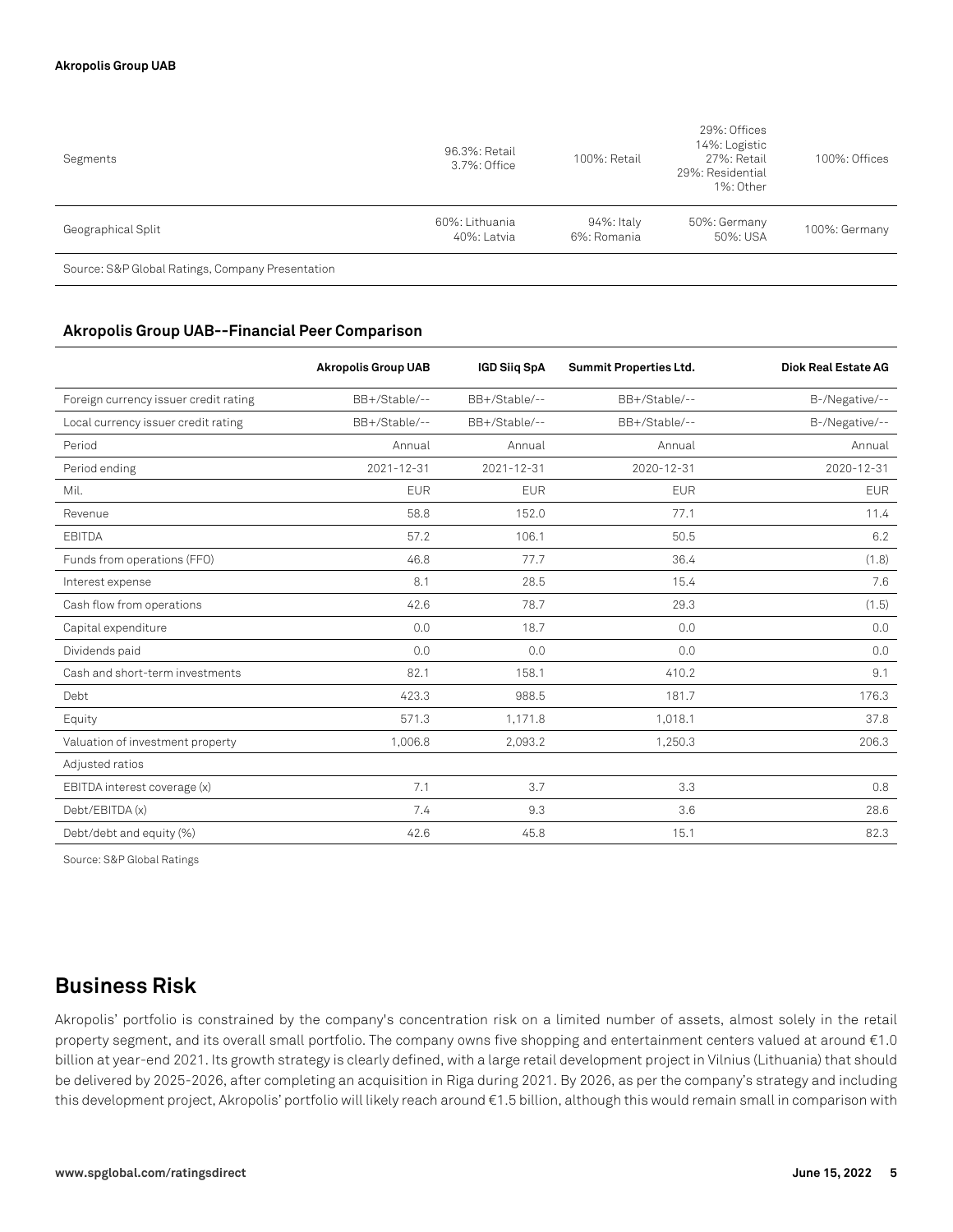#### **Akropolis Group UAB**

most rated European retail property companies. The dependence on a few assets makes the company more vulnerable to any market volatility, in our view.

We also generally consider retail property sector as less resilient than some other property segments like the residential one, since the retail segment largely depends on household consumption and changes in consumer habits. We further believe the retail segment has been facing structural challenges for years due to increasing e-commerce competition, although this has been limited so far in the Baltics. The pandemic has also put a lot of pressure on the retail segment, which now has to face a more subdued macroenvironment and high inflation, which may not be favorable for customers' purchasing power. In that context, the density of shopping centers per inhabitant is also an important factor. Although it remains moderate in Lithuania and Latvia, close to Western European levels and lower than the Nordics, we also view competition as a risk because these markets do not have very strong legal barriers to entry.

That said, we view Akropolis' shopping centers as prime and well positioned in the Baltics, as demonstrated by its high footfall and very low vacancy rates in the past couple of years. Each of the company's shopping centers is either the largest in its city (Vilnius, Klaipeda, Siauliai, and its newly acquired Akropole Alfa asset in Riga) or the second largest (in Riga as well, a city where the company owns the two largest assets), with an average size of about 65,500 square meters (sqm), almost twice that of large European company Klepierre. They are not located in historical city centers, but still within affluent and easily accessible areas of cities.

Akropolis' tenants (both international and local) include a mix of a convenience offerings, featuring its anchor grocery store Maxima (about 11% of Akropolis' total income), pharmacies, services, and easily accessible parking areas; and entertainment offerings (10%- 20% of gross lettable area), including cinemas, restaurants, bowling, and indoor skating rinks, in addition to the usual clothing (20%- 30% of gross lettable area) and home interior/household tenants. As a result, its shopping centers attract particularly high footfall, with 41 million visitors overall in 2019, which represents about 10.2 million visitors per asset; while the combined Lithuanian and Latvian population is only about 4.7 million. Furthermore, reflecting their attractiveness to customers and tenants, these assets have demonstrated a low 1%-3% vacancy level for the past couple of years, even during the pandemic. We therefore believe that Akropolis' position in the retail real estate market is robust, and that its assets should continue attracting footfall and tenants, despite competition.

We note that the company is currently undertaking one development project, Akropolis Vingis at Vilnius city, expected to be completed by 2025-2026, adding another €30 million-€40 million to the rental income generation from 2025. However, for any given year, this development capex would not exceed 10% of total portfolio value, ensuring no major development risk for the company.

# **Financial Risk**

Our assessment of Akropolis' financial risk profile is characterized by its prudent financial policy, targeting a maximum net loan-tovalue of 40%. This ratio slightly exceeded this level at the end of 2021, at 41.4%, following the large Akropole Alfa shopping center acquisition realized in November 2021 (valued at €198 million end of 2021). We expect this ratio to stabilize below 40% over the coming 12 months, in line with the company's financial policy, since the company would likely reduce its net debt amount as a result of its cash-flow generation. This would translate into around 41-42% maximum S&P Global Ratings-adjusted debt to debt plus equity, as per our 2021 calculations, therefore remaining comfortably below 45%, consistent with our current rating.

At the same time, thanks to Akropolis' relatively high 7% yield, Akropolis' adjusted debt to EBITDA should remain relatively low at well below 7.5x over 2022-2023, which compares well with that of rated retail property companies in Europe. This ratio increased from 5.0x at the end of 2020 to 7.4x at the end of 2021. This is because the Alfa shopping center acquisition was realized end of November 2021, therefore impacting the company's debt amount while its EBITDA contribution was limited for the year. We expect this ratio to improve to 5.5x-6.5x over 2022-2023.

Akropolis' average length of debt maturities stood at around 3.8 years at year-end 2021, which we consider as moderate compared with that of other rated property owners. Although the company has sufficient liquidity to cover its 2022 debt maturities of about €7 million, we note that there are material funding needs required for its 2024 debt maturities of approximately €108 million. We expect the company will address these maturities well in advance and will observe its refinancing activities closely over the near future. The company's average cost of debt is relatively low at 2.48% as of December 2021, but we expect its future debt issuances to be raised at a materially higher cost, given the current rise in interest rates. Still, we forecast that the company will maintain a solid EBITDA interest coverage ratio of 5.5x-6.5x over the next 12 months. Akropolis' total debt is 71% unsecured and with a fixed interest rate.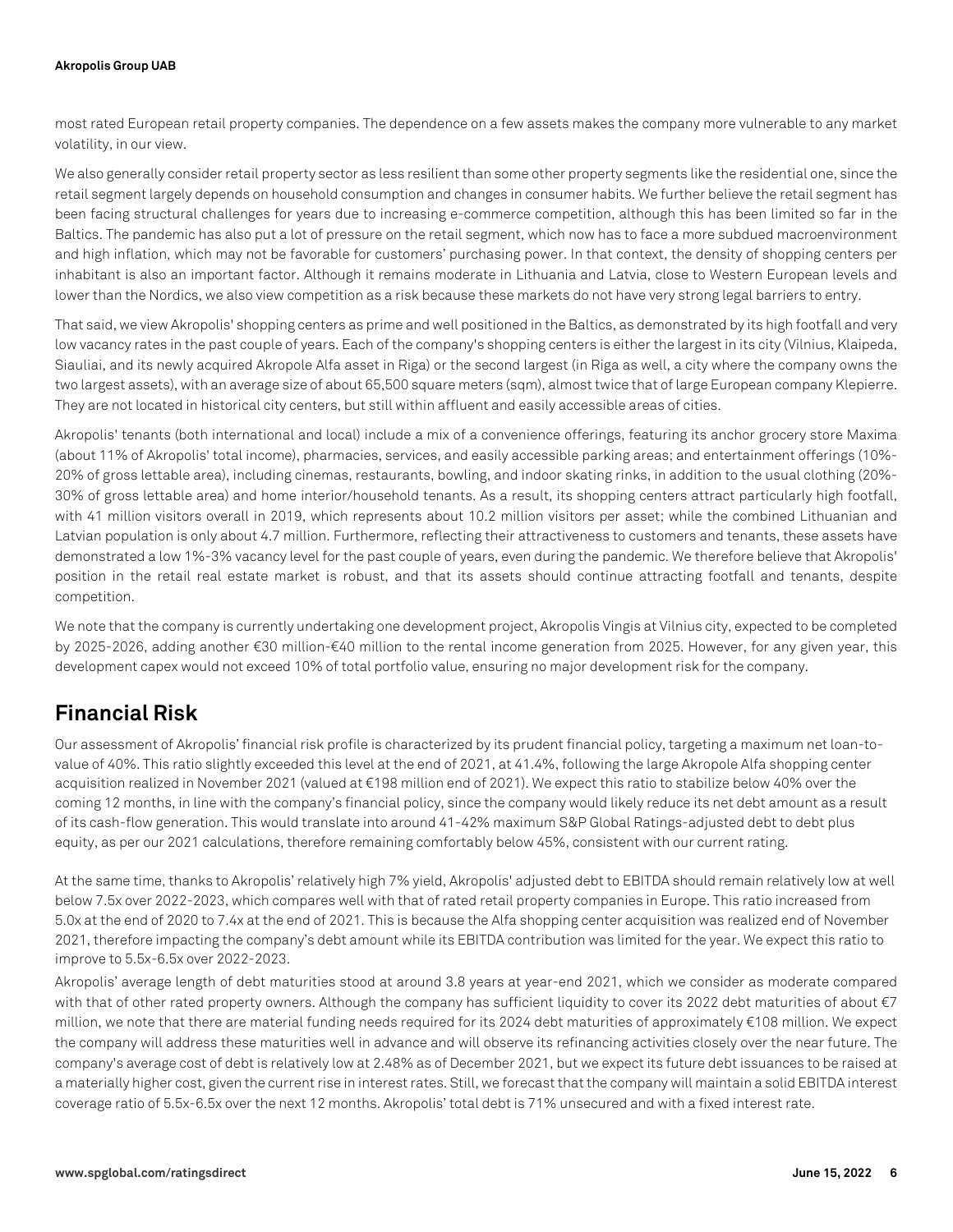# **Debt maturities**

#### **Akropolis Group, Uab: Debt Maturity Profile**

As of Dec. 31, 2021



Source: S&P Global Ratings, company reports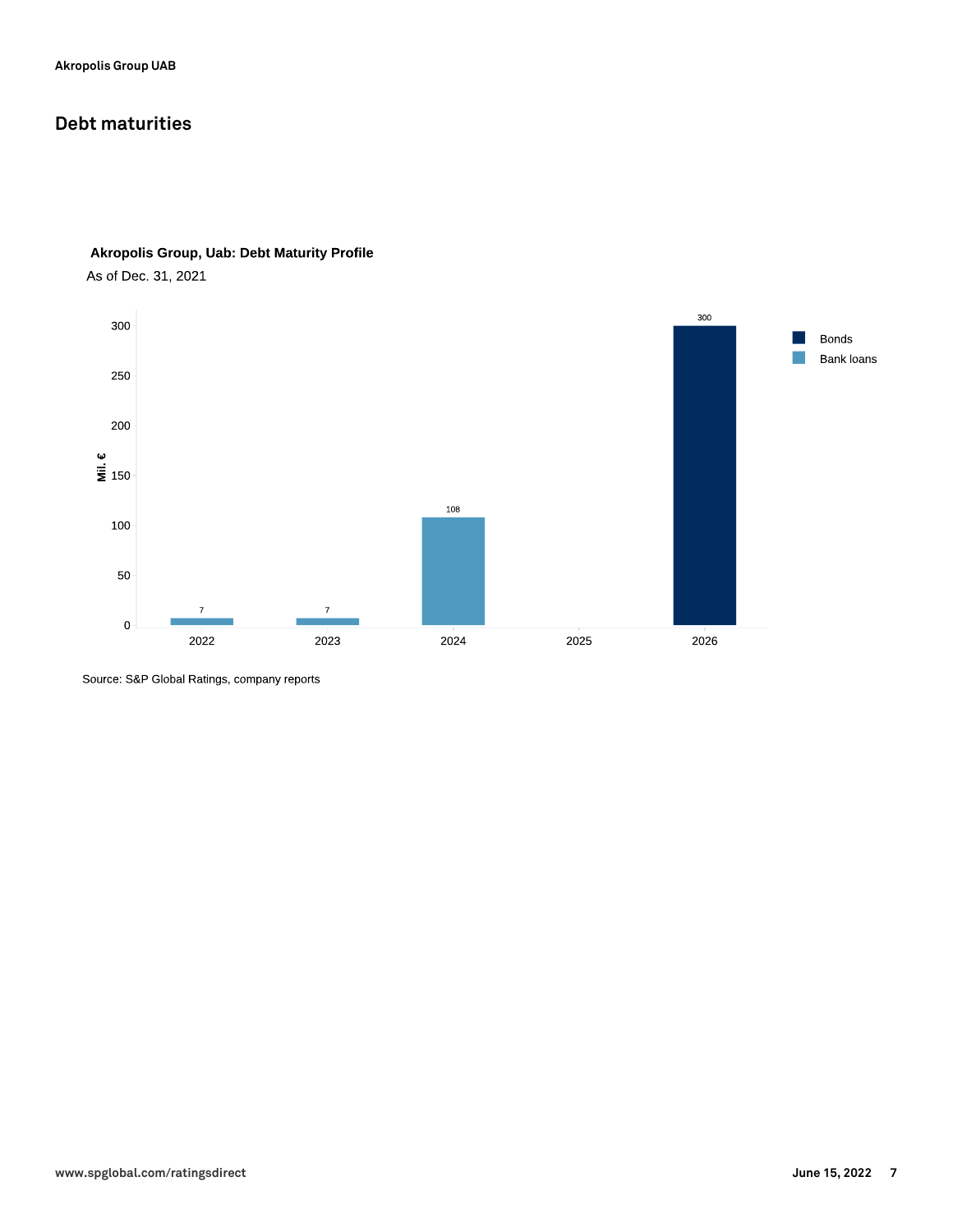| <b>Period Ending</b>             | Dec. 31, 2021 | Dec. 31, 2020 | Dec. 31, 2019 |
|----------------------------------|---------------|---------------|---------------|
| (Mil. €)                         |               |               |               |
| Revenue                          | 58.8          | 57.0          | 54.6          |
| EBITDA                           | 57.2          | 53.9          | 50.8          |
| Funds from operations (FFO)      | 46.8          | 48.7          | 41.8          |
| Interest expense                 | 8.1           | 3.5           | 2.8           |
| Cash flow from operations        | 42.6          | 53.9          | 40.1          |
| Capital expenditure              | 0.0           | 0.0           | 0.0           |
| Dividends paid                   | 0.0           | 50.0          | 1.0           |
| Cash and short-term investments  | 82.1          | 56.7          | 53.7          |
| Debt                             | 423.3         | 267.8         | 282.2         |
| Equity                           | 571.3         | 480.7         | 617.0         |
| Valuation of investment property | 1,006.8       | 796.0         | 791.6         |
| Adjusted ratios                  |               |               |               |
| EBITDA margin (%)                | 97.2          | 94.7          | 93.1          |
| EBITDA interest coverage (x)     | 7.1           | 15.5          | 18.1          |
| Debt/EBITDA (x)                  | 7.4           | 5.0           | 5.6           |
| Debt/debt and equity (%)         | 42.6          | 35.8          | 31.4          |

#### **Akropolis Group UAB--Financial Summary**

Source: S&P Global Ratings

#### **Reconciliation of Akropolis Group UAB Reported Amounts with S&P Global Adjusted Amounts ()**

|                                               | --Fiscal year ended Dec. 31, 2021-- |               |                          |                                                                |
|-----------------------------------------------|-------------------------------------|---------------|--------------------------|----------------------------------------------------------------|
| Akropolis Group UAB reported amounts (mil. €) |                                     |               |                          |                                                                |
|                                               | <b>Debt</b>                         | <b>EBITDA</b> | Operating<br>income      | <b>S&amp;P Global</b><br>Ratings'<br>adjusted<br><b>EBITDA</b> |
|                                               | 423.2                               | 58.4          | 108.0                    | 57.2                                                           |
| S&P Global Ratings' adjustments               |                                     |               |                          |                                                                |
| Cash taxes paid                               | $\qquad \qquad \cdots$              | $- -$         | $\overline{\phantom{m}}$ | (7.4)                                                          |
| Cash interest paid                            | $\qquad \qquad \cdots$              | $- -$         | $- -$                    | (3.0)                                                          |
| Reported lease liabilities                    | 0.1                                 |               | --                       | --                                                             |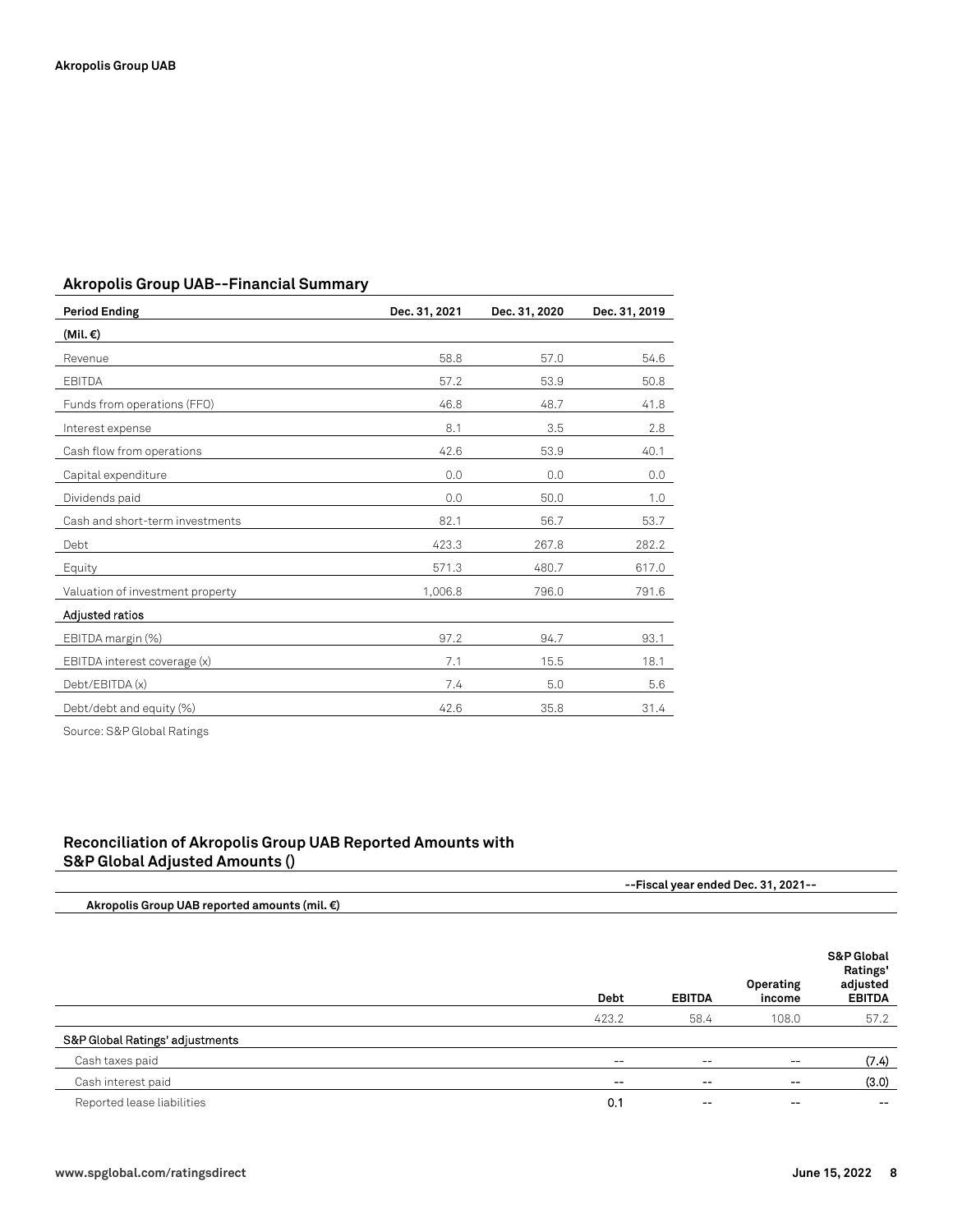| EBITDA: Gain/(loss) on disposals of PP&E                      | $\sim$ $\sim$ | (1.2)                    | (1.2)       | $\sim$ $\sim$ |
|---------------------------------------------------------------|---------------|--------------------------|-------------|---------------|
| Depreciation and amortization: Asset valuation gains/(losses) | $- -$         | $\hspace{0.05cm} \ldots$ | (50.5)      | $- -$         |
| Total adjustments                                             | 0.1           | (1.2)                    | (51.7)      | (10.4)        |
| S&P Global Ratings' adjusted amounts                          |               |                          |             |               |
|                                                               |               |                          |             | Funds from    |
|                                                               | Debt          | <b>EBITDA</b>            | <b>EBIT</b> | operations    |
|                                                               | 423.3         | 57.2                     | 56.4        | 46.8          |
|                                                               |               |                          |             |               |

**Source: S&P Global Ratings**

# **Liquidity**

We assess Akropolis' liquidity as adequate. We anticipate that liquidity sources will likely cover uses by more than 1.2x in the 12 months from April 1, 2022.

### **Principal liquidity sources**

- €92.3 million of available unrestricted cash; and
- Our expectation of cash FFO of about €45 million-€50 million.

### **Principal liquidity uses**

- €7.0 million of contractual debt amortization payments, and the repayment of outstanding credit lines; and
- Our expectation of less than €30 million for committed investments, including maintenance or development capex for the Vingis project in Vilnius.

# **Covenant Analysis**

### **Requirements**

We understand that the company had adequate headroom (more than 10%) under its bond covenants as of March 31, 2022. We expect Akropolis will maintain sufficient headroom over the coming years.

### **Compliance expectations**

Main bond covenants include:

- Loan-to-value ratio to be lower than 60%:
- EBITDA-interest-coverage ratio above 2x; and
- Secured debt to portfolio value under 30%.

# **Environmental, Social, And Governance**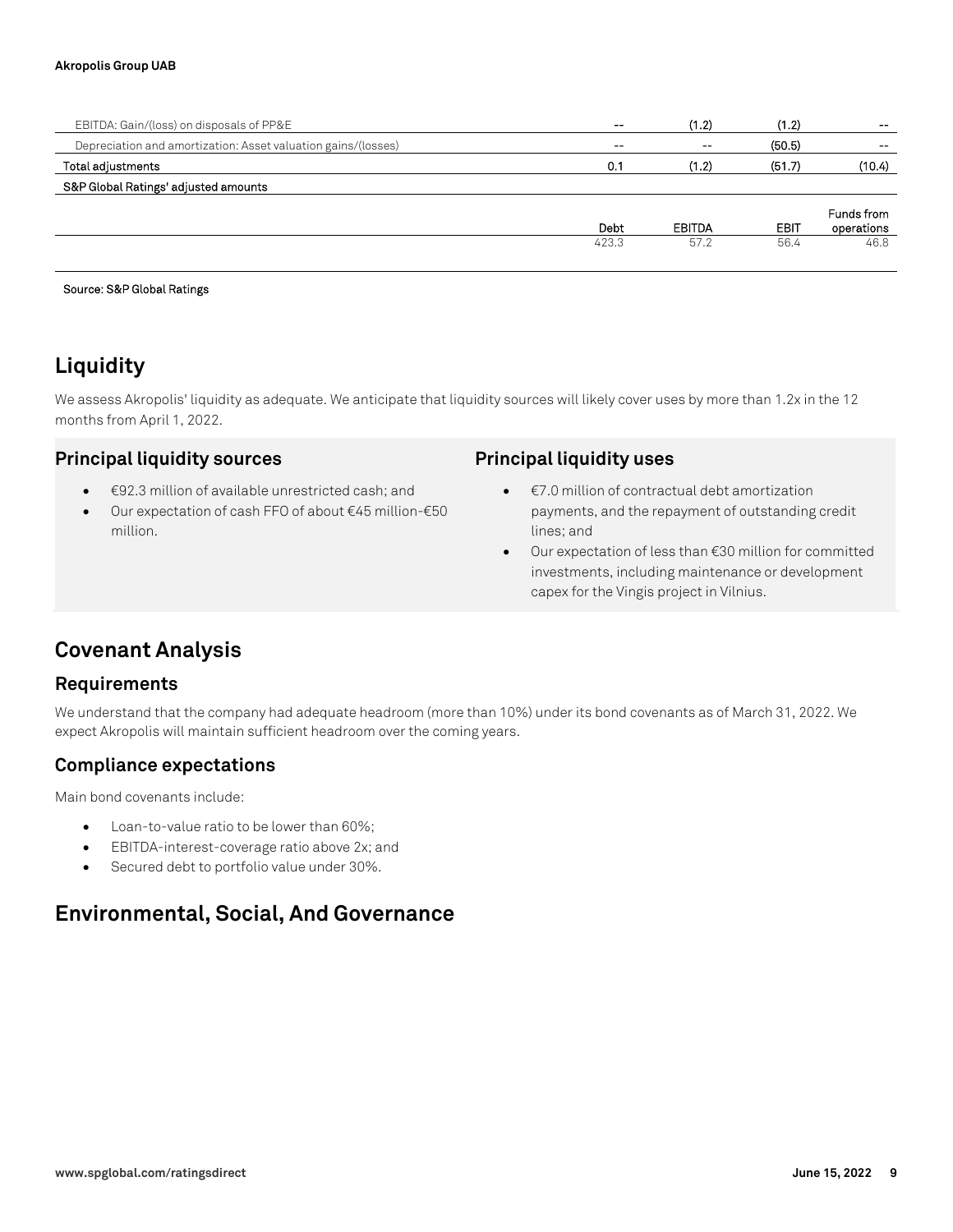### **ESG Credit Indicators**



ESG credit indicators provide additional disclosure and transparency at the entity level and reflect S&P Global Ratings' opinion of the influence that environmental, social, and governance factors have on our credit rating analysis. They are not a sustainability rating or an S&P Global Ratings ESG Evaluation. The extent of the influence of these factors is reflected on an alphanumerical 1-5 scale where 1 = positive, 2 = neutral, 3 = moderately negative, 4 = negative, and 5 = very negative. For more information, see our commentary "ESG Credit Indicator Definitions And Applications," published Oct. 13, 2021. N/A--Not applicable.

Governance factors are a moderately negative consideration in our credit rating analysis of Akropolis, since we believe that the company's reporting transparency compares negatively with that of publicly rated retail peers, and because of the influence that Vilniaus Prekyba, as the only shareholder, may have on the business of its fully owned subsidiary. Environmental and social factors are an overall neutral consideration. While COVID-19 accelerated the adoption of e-commerce, we view e-commerce as a secular change that has been affecting the retail sector well before the pandemic, and we do not view this as a social risk, but rather a general industry trend reflecting changing consumer preferences.

# **Group Influence**

We view Akropolis as a core subsidiary of the VP group, integral to the group's strategy. We believe it is highly unlikely that VP, which has owned 100% of Akropolis since 2016, will sell the company. This is because we understand VP views Akropolis as part of its group identity, as the real estate arm. About 50% of VP's real estate assets are Akropolis' shopping centers, and VP's subsidiaries represent about 25% of Akropolis' total gross leasable area and approximately 17% of its total income, as anchor tenants. We expect VP to support Akropolis under foreseeable circumstances, as demonstrated through the group's flexible dividend policy, under which the group considers no dividend from Akropolis during the realization of its large Vingis development project (which includes a total €287 million of estimated capex). In addition, we understand Akropolis' decision-making process heavily involves VP, with all decisions above €1 million approved by VP management. Since Maxima is the main driver of VP's credit quality, we align our final rating on Akropolis with that on Maxima.

# **Issue Ratings--Subordination Risk Analysis**

### **Capital structure**

As of Dec. 31, 2021, Akropolis' capital structure comprised of €121.9 million of secured bank loans and €300 million senior unsecured bond.

### **Analytical conclusions**

We rate the company's senior unsecured bond at 'BB+', in line with the issuer credit rating. This is because we do not see significant subordination risk in the company's capital structure, with secured debt representing around 29% of total debt, well below our 50% threshold below which we would typically notch the issue down from the issuer credit rating.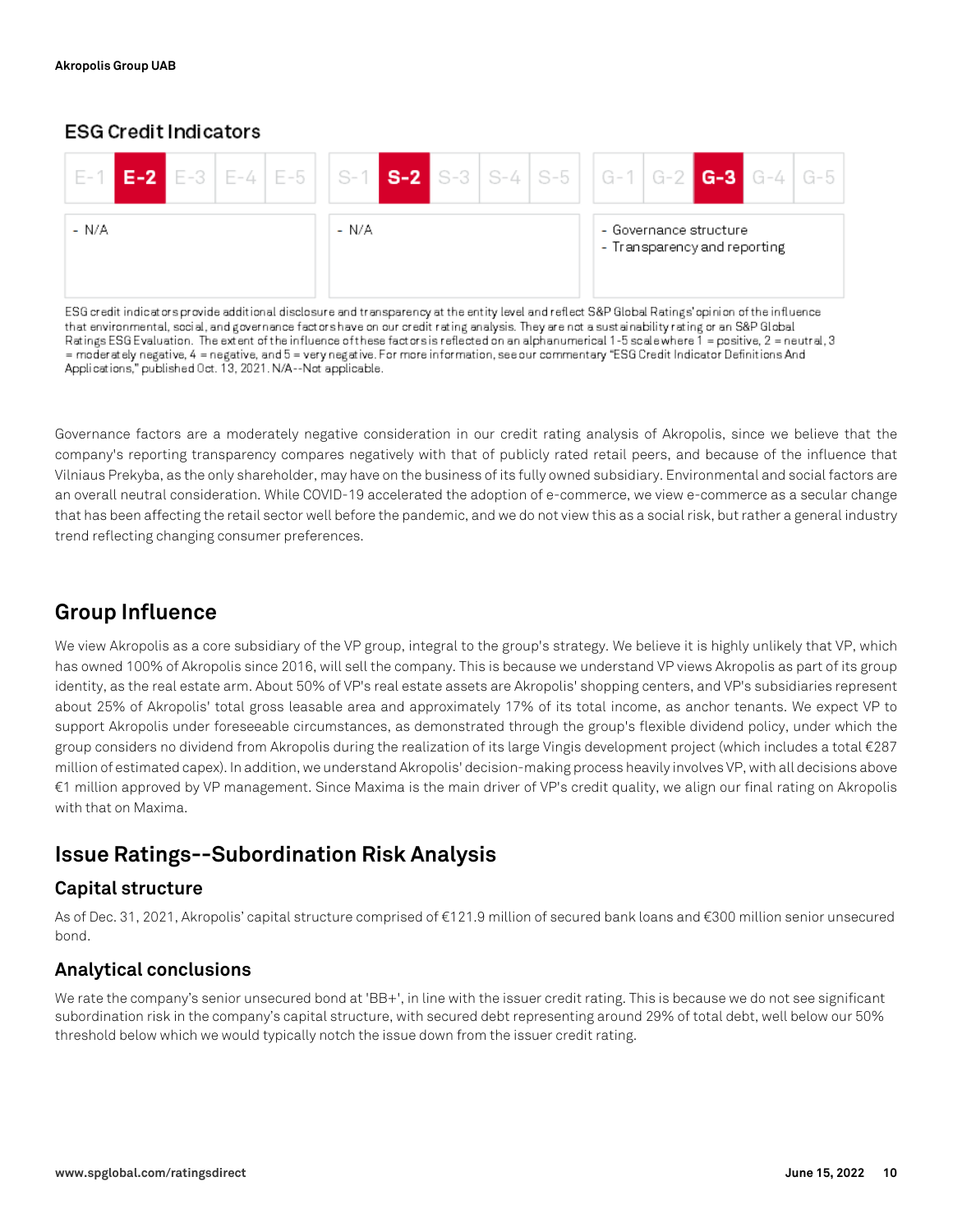#### **Rating Component Scores**

| Foreign currency issuer credit rating | BB+/Stable/--        |
|---------------------------------------|----------------------|
| Local currency issuer credit rating   | BB+/Stable/--        |
| <b>Business risk</b>                  | Weak                 |
| Country risk                          | Intermediate         |
| Industry risk                         | l ow                 |
| Competitive position                  | Weak                 |
| <b>Financial risk</b>                 | Intermediate         |
| Cash flow/leverage                    | Intermediate         |
| Anchor                                | hh                   |
| Diversification/portfolio effect      | Neutral (no impact)  |
| Capital structure                     | Neutral (no impact)  |
| Financial policy                      | Neutral (no impact)  |
| Liquidity                             | Adequate (no impact) |
| Management and governance             | Fair (no impact)     |
| Comparable rating analysis            | Positive (+1 notch)  |
| Stand-alone credit profile            | bb+                  |

## **Related Criteria**

- Environmental, Social, And Governance Principles In Credit Ratings, Oct. 10, 2021
- General Criteria: Group Rating Methodology, July 1, 2019
- Criteria | Corporates | General: Corporate Methodology: Ratios And Adjustments, April 1, 2019
- Criteria | Corporates | Industrials: Key Credit Factors For The Real Estate Industry, Feb. 26, 2018
- Criteria | Corporates | General: Methodology And Assumptions: Liquidity Descriptors For Global Corporate Issuers, Dec. 16, 2014
- General Criteria: Country Risk Assessment Methodology And Assumptions, Nov. 19, 2013
- Criteria | Corporates | General: Corporate Methodology, Nov. 19, 2013
- General Criteria: Methodology: Industry Risk, Nov. 19, 2013
- General Criteria: Methodology: Management And Governance Credit Factors For Corporate Entities, Nov. 13, 2012
- General Criteria: Principles Of Credit Ratings, Feb. 16, 2011

#### **Ratings Detail (as of June 15, 2022)\***

| <b>Akropolis Group UAB</b>           |                 |
|--------------------------------------|-----------------|
| <b>Issuer Credit Rating</b>          | BB+/Stable/--   |
| Senior Unsecured                     | BB+             |
| <b>Issuer Credit Ratings History</b> |                 |
| 26-Oct-2021                          | BB+/Stable/--   |
| 19-May-2021                          | BB+/Negative/-- |
| <b>Related Entities</b>              |                 |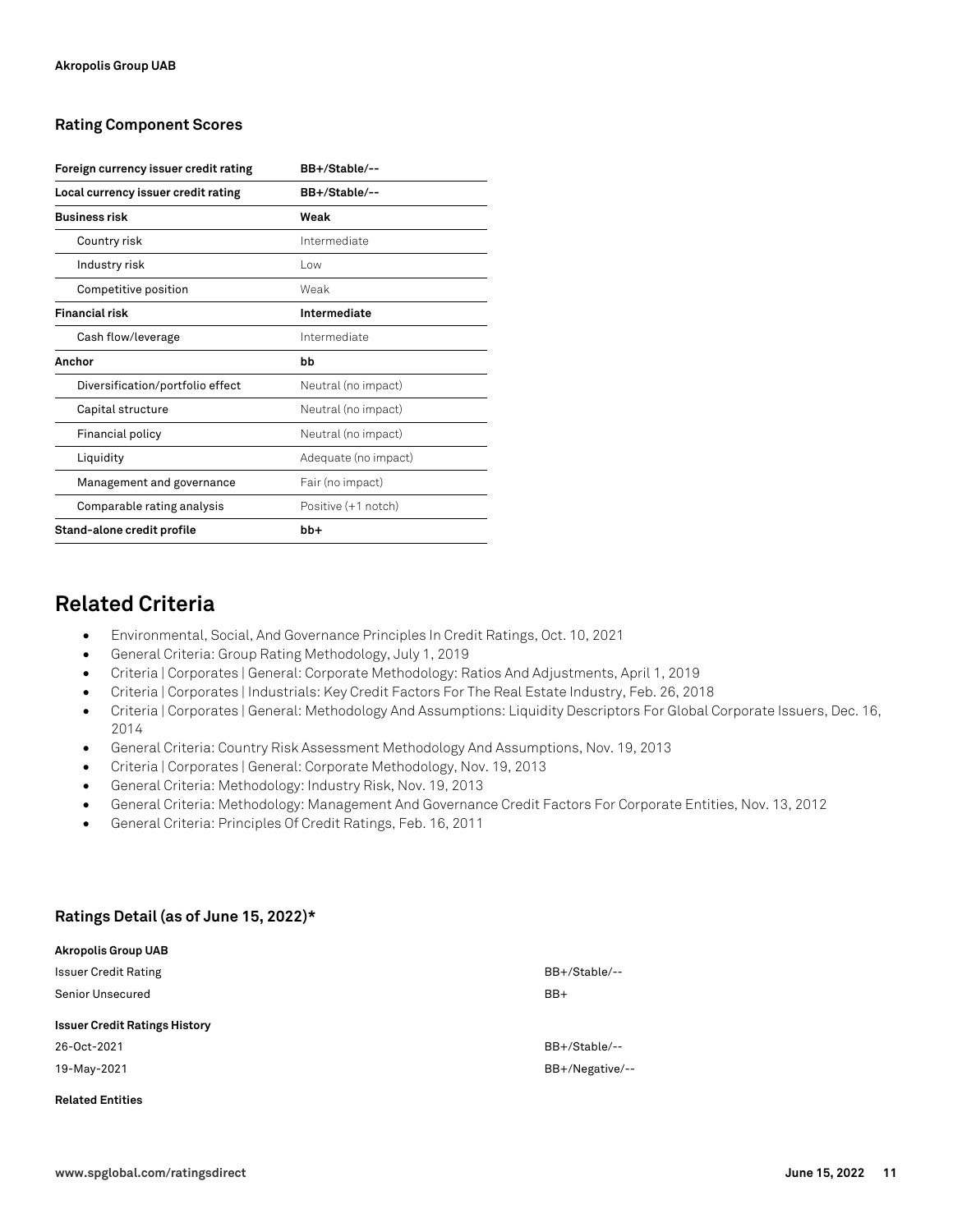#### **Ratings Detail (as of June 15, 2022)\***

| Maxima Grupe UAB            |               |
|-----------------------------|---------------|
| <b>Issuer Credit Rating</b> | BB+/Stable/-- |
| Senior Unsecured            | BB+           |

\*Unless otherwise noted, all ratings in this report are global scale ratings. S&P Global Ratings credit ratings on the global scale are comparable across countries. S&P Global Ratings credit ratings on a national scale are relative to obligors or obligations within that specific country. Issue and debt ratings could include debt guaranteed by another entity, and rated debt that an entity guarantees.